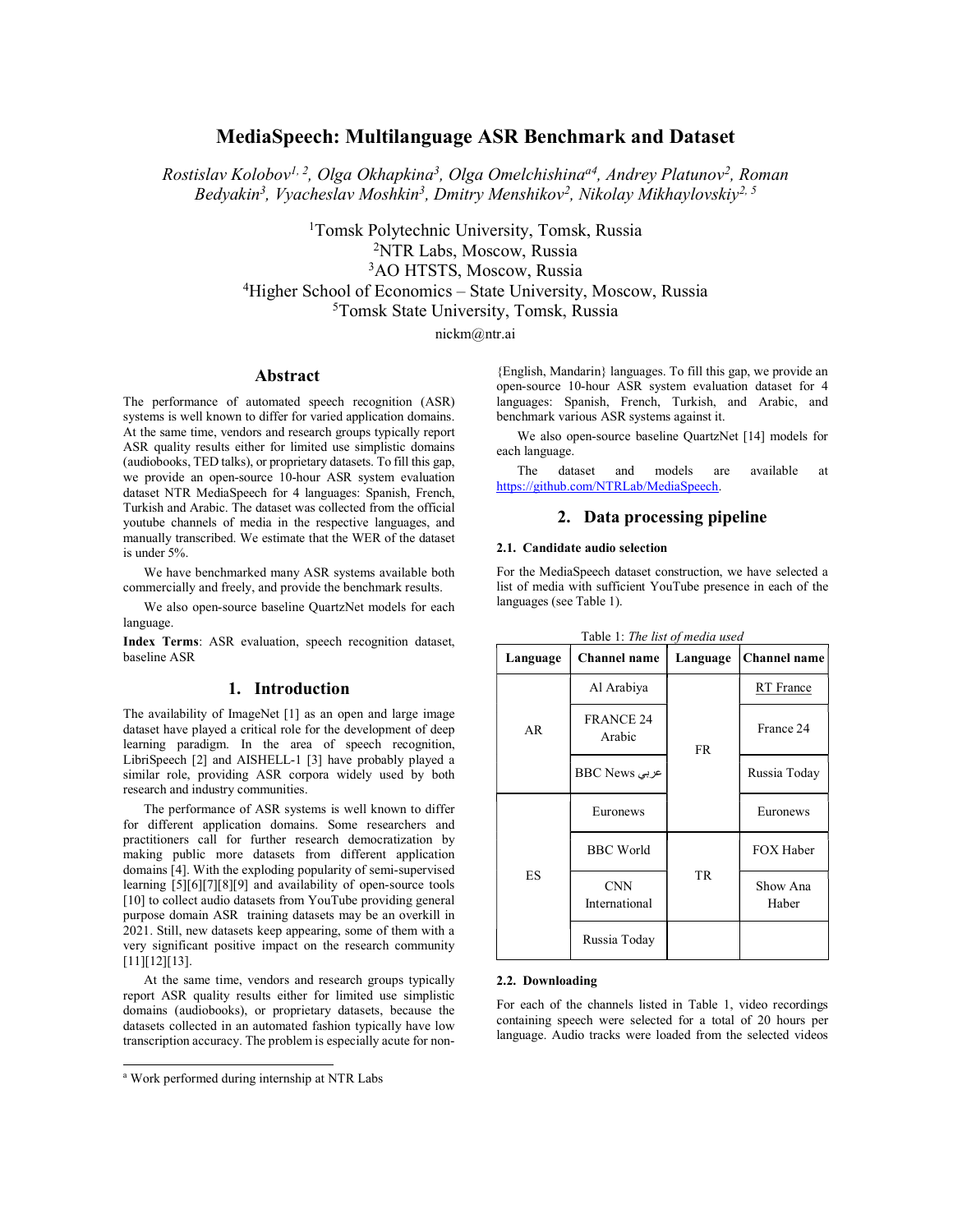using the youtube dl tool [15] library. Each audio track was converted to single-channel 16 kHz 16-bit PCM encoded WAV files using the FFmpeg library [16]

## 2.3. Audio segmentation

Segmentation of audio data was performed using the Vosk speech recognition toolkit [17]. Namely, Vosk was used to extract timestamps for each recognized word. Based on these timestamps, we sliced the audio track into segments less than 15 seconds long. Utterances that contain segments with no speech longer than 4 seconds were removed.

## 2.4. Transcription

A system for manual transcription has been built specifically for the project.

Each utterance has been first transcribed by an open-source ASR [17]. The transcription was used as a prompt for human transcribers to speed up transcription. Later analysis revealed that some transcribers just copied the automated transcription for more complex audio fragments. These utterances have been removed on the post-processing stage.

For each human transcriber, a transcription pipeline is built by the transcription system. For the quality control purposes, 5% of the utterances were taken from an existing spoken corpus (Mozilla Common Voice [18]). While the error rates of transcribers do not generalize to the new speech domain, control over these values allowed us to manage transcribers and make sure that the quality of transcription is consistent over time.

The initial attempts at crowdsourcing have shown that the transcription quality was inappropriate. Thus, we have hired full time at least three native speakers for each language. Table 2 lists WER for some transcribers (due to the bugs in the early versions of the transcription management system some data on the transcriber WER was lost).

| <b>Transcriber Language</b> |           | August | September October November |      |      |
|-----------------------------|-----------|--------|----------------------------|------|------|
| 1                           | AR        | 12.5   | 12                         | 13   | 12.5 |
| $\overline{2}$              | <b>AR</b> | 10.5   | 11                         | 9.5  | 10   |
| 3                           | <b>AR</b> | 11     | 11.5                       | 12.5 | 27   |
| 4                           | <b>TR</b> | 10     | 11                         | 10.5 | 9.5  |
| 5                           | <b>TR</b> | 7      | 7                          | 7    | 6    |
| 6                           | <b>TR</b> | 11.5   | 7                          | 7    | 7    |
| 7                           | ES        | 15     | 17                         | 15.5 | 14.5 |
| 8                           | ES        | 11.5   | 11                         | 10   | 10.5 |
| 9                           | ES        | 12     | 11                         | 11.5 | 12   |
| 10                          | <b>FR</b> | 13     | 14                         | 15   | 14.5 |
| 11                          | <b>FR</b> | 9.5    | 6                          | 7    |      |

Table 2: Transcriber WER on CommonVoice corpus excerpts

Each utterance has been transcribed by two human transcribers. In the case where the relative WER of transcriptions was over 5%, the third transcriber resolved the conflict.

All text files are encoded in UTF8.

#### 2.5. Post-processing

Symbols such as  $\lt, \gt, [$ ,  $], \tilde{\phantom{a}}, \land \$ ,  $\gt,$ , etc., are removed. Text normalization is applied towards numbers. Utterances containing URLs are removed. Abbreviations such as CEO are presented in lowercase.

#### 2.6. Alphabet normalization

Some target languages, such as French and Spanish have alphabets that contain non-latin symbols such as "æ", "ü", "ă", etc. We have brought the alphabets used in the dataset into compliance with the modern polygraphic standards. The final alphabets are presented in Table 3.

| Language | <b>Alphabet</b>                          |  |
|----------|------------------------------------------|--|
| French   | azertyuiopqsdfghjklmùwxcvbné'èçàêôâûœ    |  |
| Spanish  | abcdefghijklmnñopqrstuvwxyzáéíóúüé       |  |
| Arabic   | أنت سير الممحةاقتعهذفبئضو دجصكخشز طءغظأؤ |  |
| Turkish  | abcçdefgğhıijklmnoöprsştuüvyz'           |  |

# 3. Speech recognition baseline

In our experiments, we finetuned English Quartznet 15x5 model [14]. We use a batch size of 16 per GPU on a single server with 4 T4 GPUs. All models were trained for 50 epochs with learning rate=0.005, using NovoGrad optimizer and SpecAugment data augmentation on proprietary in-domain datasets.

## 4. ASR comparison

## 4.1. ASRs tested

ASRs with the following models and parameters were tested on the dataset:

- 1. Deep Speech FR trained on a set of common voice [20]
- 2. Deep Speech ES [21]
- 
- 3. Wav2Vec2 FR [22]<br>4. Wav2Vec2 AR [23] Wav2Vec2 AR [23]
- 5. Wav2Vec2 TR [24]
- 6. Wav2Vec2 ES [25]
- 7. Silero [26]
- 8. Wit [27]
- 9. Google Speech To Text [28] using BCP-47: es-ES, tr-TR, fr-FR, ar-BH
- 10. Azure "Speech" API [29] using BCP-47: es-ES, tr-TR, fr-FR, ar-BH
- 11. VOSK ES [30]
- 12. VOSK FR [31]
- 13. VOSK AR [32]
- 14. VOSK TR [33]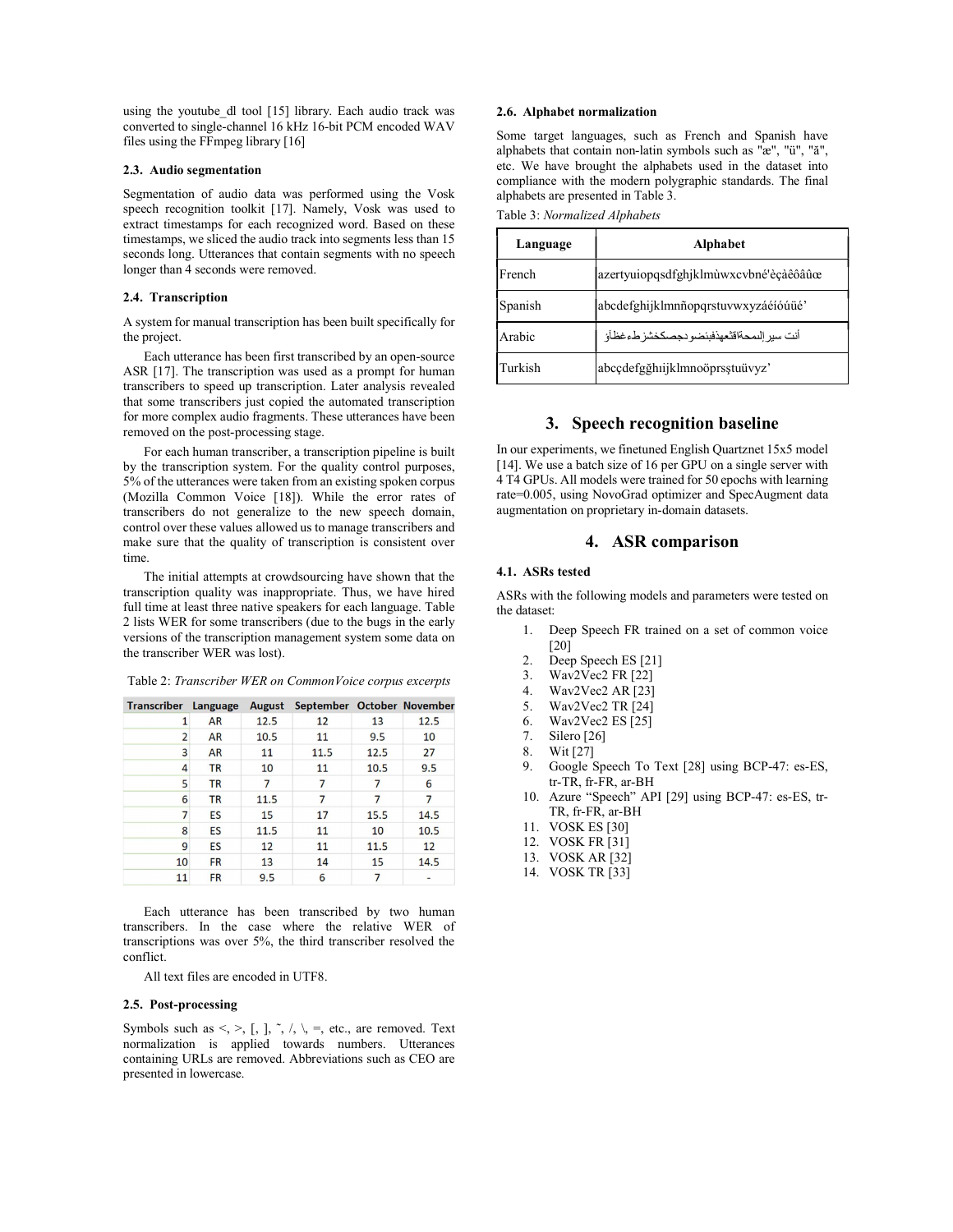## 4.2. Benchmark results

Table 4 below lists Word Error Rates for each language and ASR system benchmarked.

| Table 4: WER benchmark |  |
|------------------------|--|
|------------------------|--|

| <b>ASR</b>       | AR     | FR.    | TR     | ES     |
|------------------|--------|--------|--------|--------|
| Azure            | 0.3016 | 0.1683 | 0.2296 | 0.1292 |
| Google           | 0.4464 | 0.2385 | 0.2707 | 0.2176 |
| VOSK             | 0.3085 | 0.2111 | 0.3050 | 0.1970 |
| Silero           |        |        |        | 0.3070 |
| Wit              | 0.2333 | 0.1759 | 0.0768 | 0.0879 |
| Deepspeech       |        | 0.4741 |        | 0.4236 |
| Quartznet (ours) | 0.1300 | 0.1915 | 0.1422 | 0.1826 |
| way2yec2         | 0.9596 | 0.3113 | 0.5812 | 0.2469 |

### 4.3. Discussion

Unsurprisingly, the research ASR systems trained on our-ofdomain data, like Common Voice (DeepSpeech, wav2vec 2.0) perform worse on the media domain than the commercial quality systems trained on diverse data.

Wit has somewhat surprisingly shown fantastic performance on our dataset. We assume a large portion of media in the Wit training dataset.

The multitude of Arabic dialects most likely accounts for low results on standard media Arabic.

## 5. Acknowledgements

The authors are grateful to colleagues at NTR Labs Machine Learning Research group and AO HTSTS for the discussions and support.

## 6. References

- [1] Jia Deng, Wei Dong, R. Socher, Li-Jia Li, Kai Li, and Li Fei-Fei, "ImageNet: A large-scale hierarchical image database," 2009, pp. 248–255, doi: 10.1109/cvprw.2009.5206848.
- [2] V. Panayotov, G. Chen, D. Povey, and S. Khudanpur, "Librispeech: An ASR corpus based on public domain audio books," in ICASSP, IEEE International Conference on Acoustics, Speech and Signal Processing - Proceedings, 2015, vol. 2015-Augus, pp. 5206–5210, doi: 10.1109/ICASSP.2015.7178964.
- [3] H. Bu, J. Du, X. Na, B. Wu, and H. Zheng, "AISHELL-1: An open-source Mandarin speech corpus and a speech recognition baseline," in 2017 20th Conference of the Oriental Chapter of International Committee for Coordination and Standardization of Speech Databases and Assessment Techniques, O-COCOSDA 2017, Jun. 2018, pp. 1–5, doi: 10.1109/ICSDA.2017.8384449.
- [4] Alexander Veysov, "Towards an ImageNet Moment for Speech-to-Text", The Gradient, 2020. Available:

https://thegradient.pub/towards-an-imagenetmoment-for-speech-to-text/

- [5] A. Baevski, H. Zhou, A. Mohamed, and M. Auli, "wav2vec 2.0: A Framework for Self-Supervised Learning of Speech Representations," arXiv preprint arXiv:2006.11477
- [6] Zhang, Y., James Qin, D. Park, Wei Han, Chung-Cheng Chiu, R. Pang, Quoc V. Le and Yonghui Wu. "Pushing the Limits of Semi-Supervised Learning for Automatic Speech Recognition." arXiv preprint arXiv:2010.10504
- [7] Q. Xu, T. Likhomanenko, J. Kahn, A. Hannun, G. Synnaeve, and R. Collobert, "Iterative pseudolabeling for speech recognition," in Proceedings of the Annual Conference of the International Speech Communication Association, INTERSPEECH, 2020, vol. 2020-Octob, pp. 1006–1010, doi: 10.21437/Interspeech.2020-1800.
- [8] J. Kahn, A. Lee, and A. Hannun, "Self-Training for End-to-End Speech Recognition," in ICASSP, IEEE International Conference on Acoustics, Speech and Signal Processing - Proceedings, 2020, vol. 2020- May, pp. 7084–7088, doi: 10.1109/ICASSP40776.2020.9054295.
- [9] Y. Chen, W. Wang, and C. Wang, "Semi-supervised ASR by end-to-end self-training," in Proceedings of the Annual Conference of the International Speech Communication Association, INTERSPEECH, 2020, vol. 2020-Octob, pp. 2787-2791, doi: vol. 2020-Octob, pp. 2787–2791, doi: 10.21437/Interspeech.2020-1280.
- [10] E. Lakomkin, S. Magg, C. Weber, and S. Wermter, "KT-Speech-Crawler: Automatic dataset construction for speech recognition from YouTube videos," in EMNLP 2018 - Conference on Empirical Methods in Natural Language Processing: System Demonstrations, Proceedings, 2018, pp. 90–95, doi: 10.18653/v1/d18-2016.
- [11] V. Pratap, Q. Xu, A. Sriram, G. Synnaeve, and R. Collobert, "MLS: A large-scale multilingual dataset for speech research," in Proceedings of the Annual Conference of the International Speech Communication Association, INTERSPEECH, 2020, vol. 2020-Octob, pp. 2757–2761, 10.21437/Interspeech.2020-2826.
- [12] O. O. Iakushkin, G. A. Fedoseev, A. S. Shaleva, and O. S. Sedova, "Building corpora of transcribed speech from open access sources," in CEUR Workshop Proceedings, 2018, vol. 2267, pp. 475– 479.
- [13] A. Joglekar, J. H. Hansen, M. C. Shekhar, and A. Sangwan, "FEARLESS STEPS Challenge (FS-2): Supervised Learning with Massive Naturalistic Apollo Data," in Proceedings of INTERSPEECH, 2020.
- [14] S. Kriman et al., "Quartznet: Deep Automatic Speech Recognition with 1D Time-Channel Separable Convolutions," in ICASSP, IEEE International Conference on Acoustics, Speech and Signal Processing - Proceedings, 2020, vol. 2020- May, pp. 6124–6128, doi: 10.1109/ICASSP40776.2020.9053889.
- [15] https://youtube-dl.org/, last accessed 4/3/2021
- [16] https://ffmpeg.org/, last accessed 4/3/2021